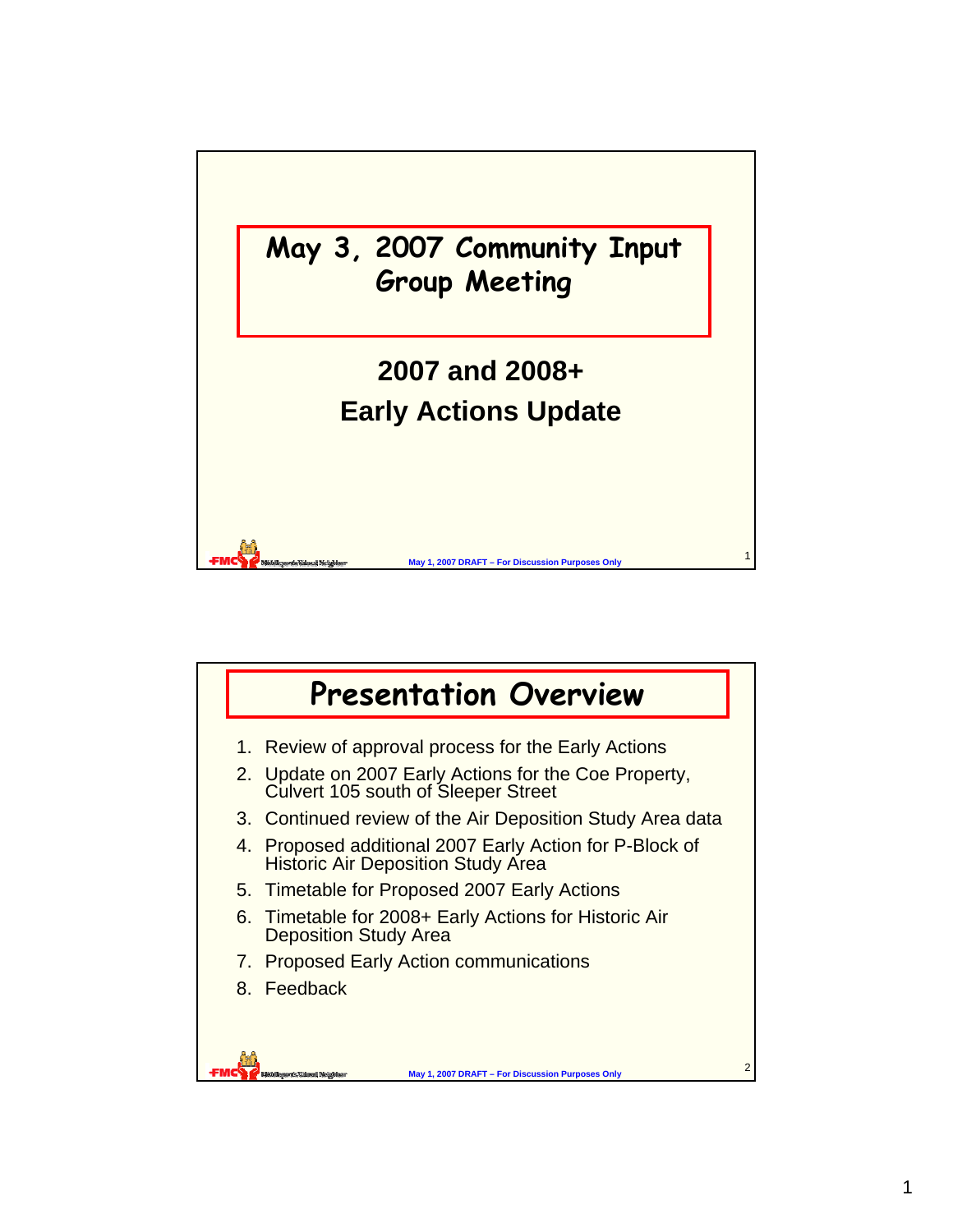

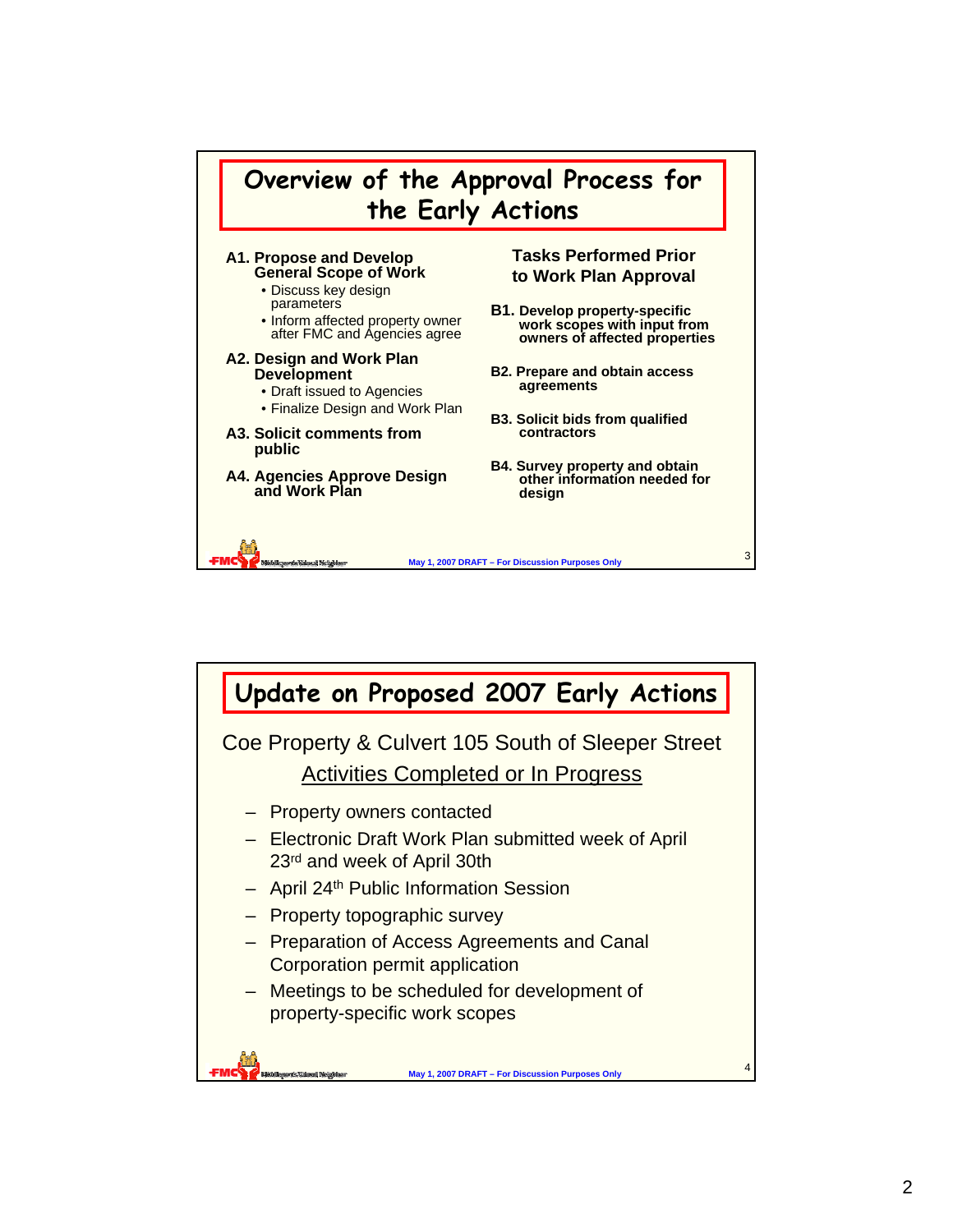## <sup>5</sup> **May 1, 2007 DRAFT – For Discussion Purposes Only 2007 Early Action – Wooded (Coe) Property** • Excavate 2-feet of soil, 4-feet from southern and eastern boundaries; backfill with a soil/gravel engineered cover • Excavated soil to be placed in ESI Fill Area at FMC Plant • Extend North Ditch and install new inlet section of Culvert 105 • Environmental Easement on the property to restrict use to commercial/industrial and recreational purposes; to provide for on-going maintenance of the soil and grass cover; and to impose requirements for any future excavation activities. **Post – Remediation Pre - Remediation 23 3.6 – 79 31.8 83 3.3 – 435 69.3 Range Average Arsenic Concentration No. of (mg/kg or ppm) Samples**

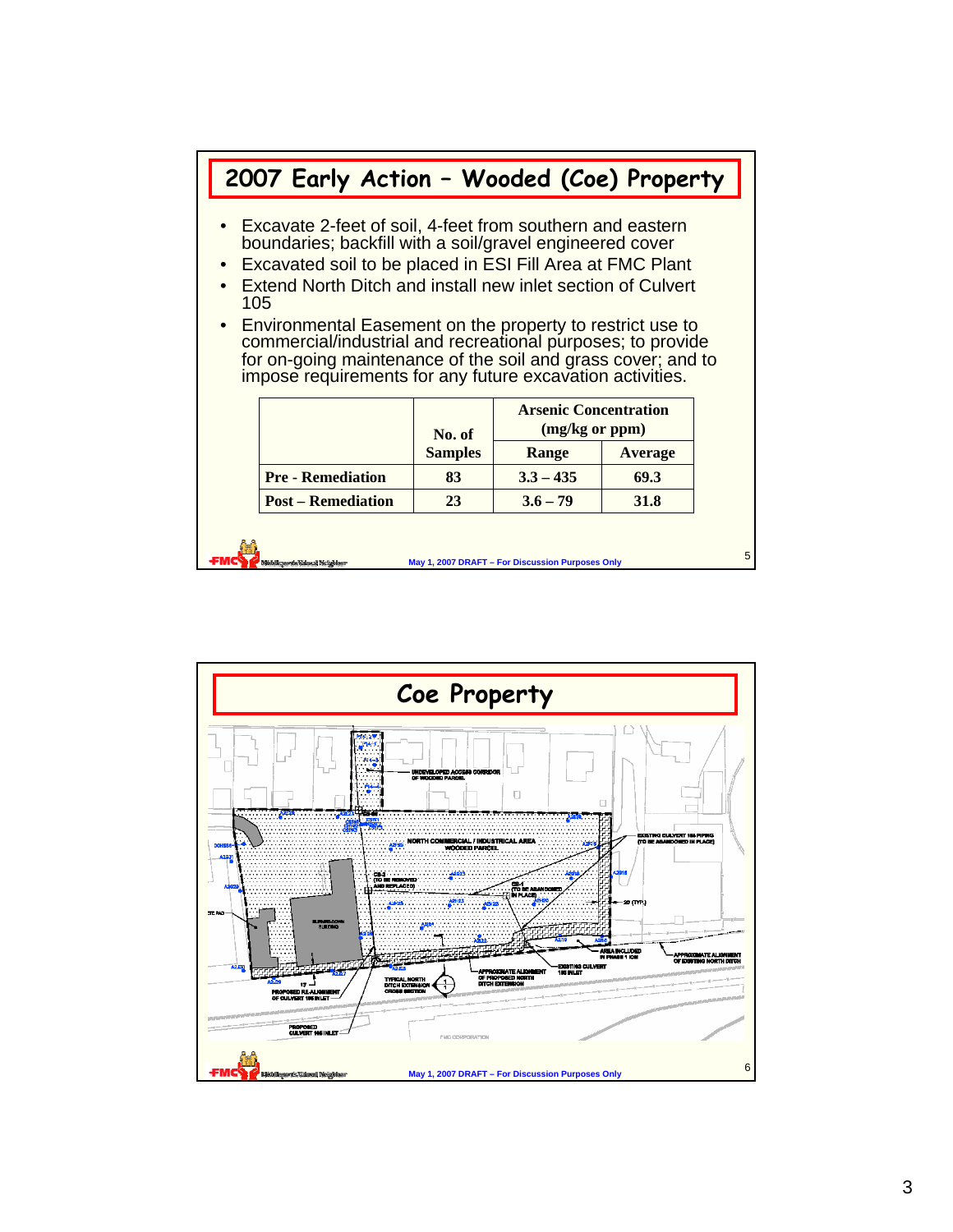| 2007 Early Action - Culvert 105 at                                                                                                                                                                        |                | <b>Margaret Droman Park</b>                    |         |  |
|-----------------------------------------------------------------------------------------------------------------------------------------------------------------------------------------------------------|----------------|------------------------------------------------|---------|--|
| 1. Excavate minimum of 1-foot of soil from the bottom and along<br>the open ditch for installation of buried storm sewer pipe.<br>Additional sampling and analysis to verify excavation<br>depth.         |                |                                                |         |  |
|                                                                                                                                                                                                           |                |                                                |         |  |
| 2. Remove sediment from manholes/sedimentation chambers to<br>Culvert 105 between Mechanic Street and Park Avenue<br>3. Excavated soil and sediments to be placed in ESI Fill Area at<br><b>FMC Plant</b> |                |                                                |         |  |
| <b>Margaret Droman</b>                                                                                                                                                                                    | No. of         | <b>Arsenic Concentration</b><br>(mg/kg or ppm) |         |  |
| Park                                                                                                                                                                                                      | <b>Samples</b> | Range                                          | Average |  |
| <b>Pre - Remediation</b>                                                                                                                                                                                  | 31             | $2.4 - 210$                                    | 41.4    |  |

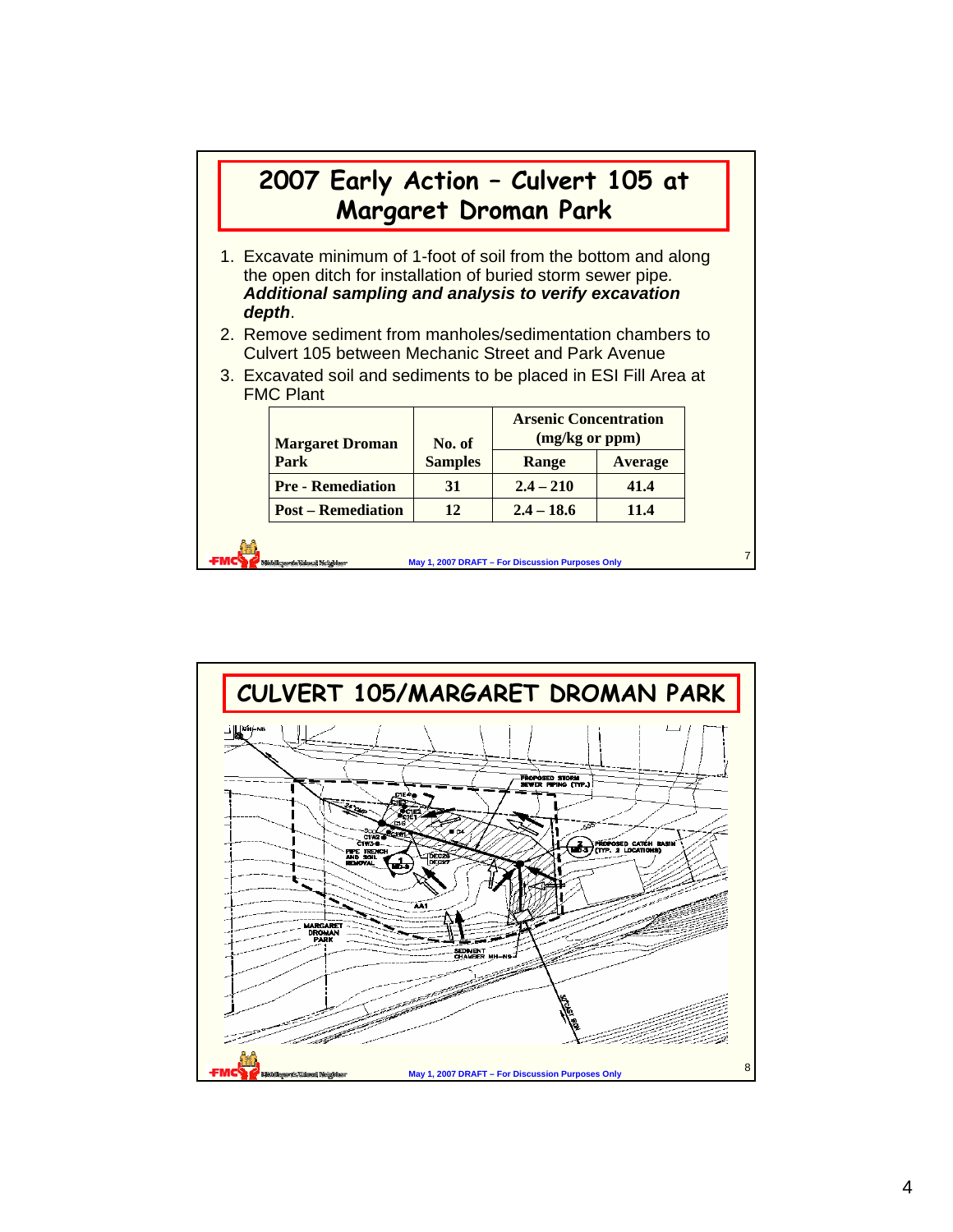|  | 2007 Early Action - Culvert 105 Open Ditches<br>Between Sleeper & Mechanic Streets                                                                                                                     |  |                                                  |  |  |  |  |  |  |
|--|--------------------------------------------------------------------------------------------------------------------------------------------------------------------------------------------------------|--|--------------------------------------------------|--|--|--|--|--|--|
|  | 1. Excavate minimum of 1-foot of soil from the ditch bottom and<br>along the ditch for installation of buried storm sewer pipe.<br>Additional sampling and analysis to verify excavation<br>depth.     |  |                                                  |  |  |  |  |  |  |
|  | 2. Remove sediment from Culvert 105 manholes between<br><b>Mechanic Street and Sleeper Street</b>                                                                                                      |  |                                                  |  |  |  |  |  |  |
|  | 3. Excavated soil and sediments to be placed in ESI Fill Area at<br><b>FMC Plant</b>                                                                                                                   |  |                                                  |  |  |  |  |  |  |
|  | <b>Arsenic Concentration</b><br><b>Open Ditch Sections of</b><br>(mg/kg or ppm)<br><b>Culvert 105 between</b><br>No. of<br>Average<br>Range<br><b>Sleeper &amp; Mechanic Streets</b><br><b>Samples</b> |  |                                                  |  |  |  |  |  |  |
|  |                                                                                                                                                                                                        |  |                                                  |  |  |  |  |  |  |
|  | $1.8 - 199$<br><b>Pre - Remediation</b><br>15<br>32.5                                                                                                                                                  |  |                                                  |  |  |  |  |  |  |
|  | $2.2 - 29$<br><b>Post – Remediation</b><br>18<br>7.0                                                                                                                                                   |  |                                                  |  |  |  |  |  |  |
|  | <b>Hiddlesserts Valueal Nelschlass</b>                                                                                                                                                                 |  | May 1, 2007 DRAFT - For Discussion Purposes Only |  |  |  |  |  |  |

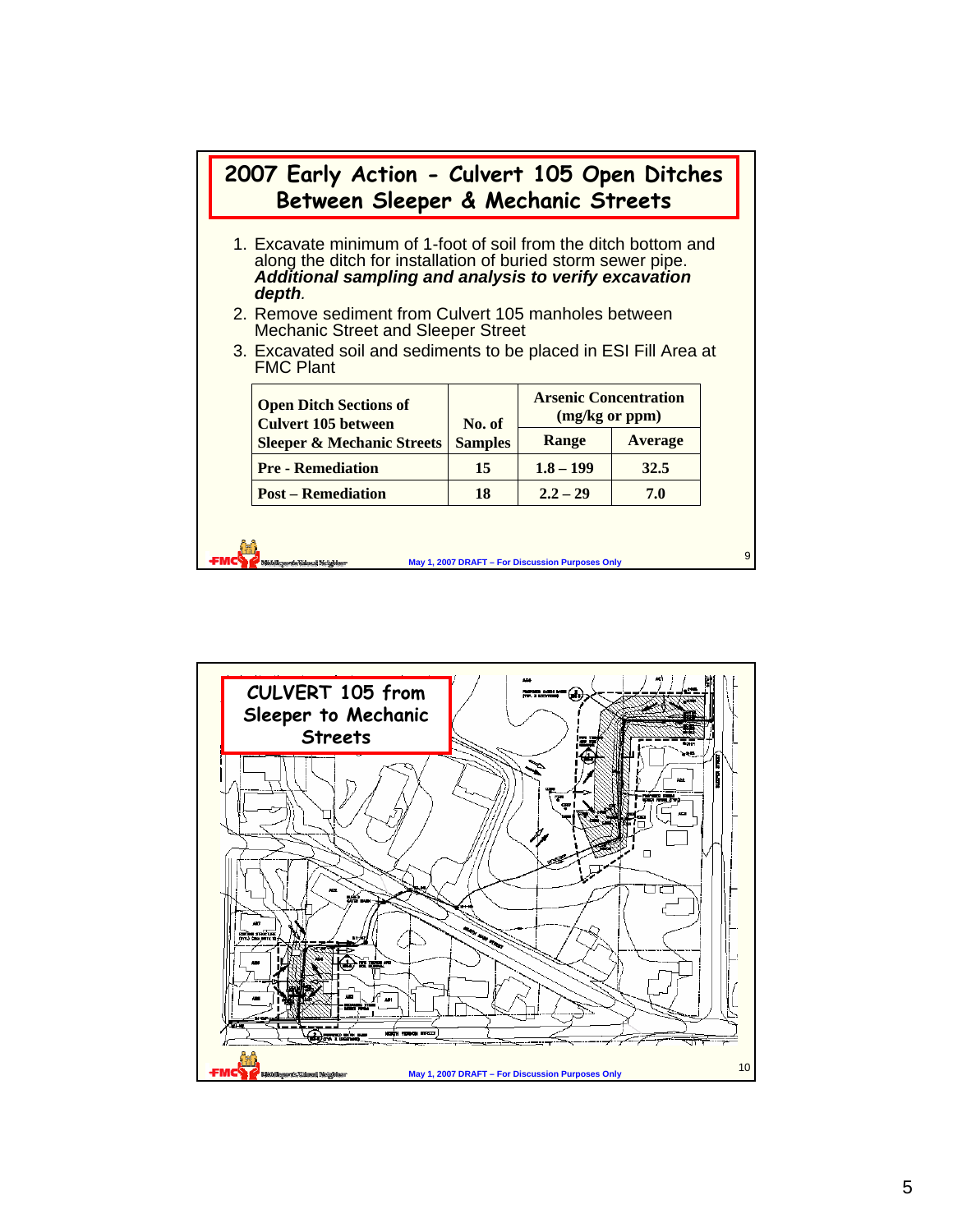

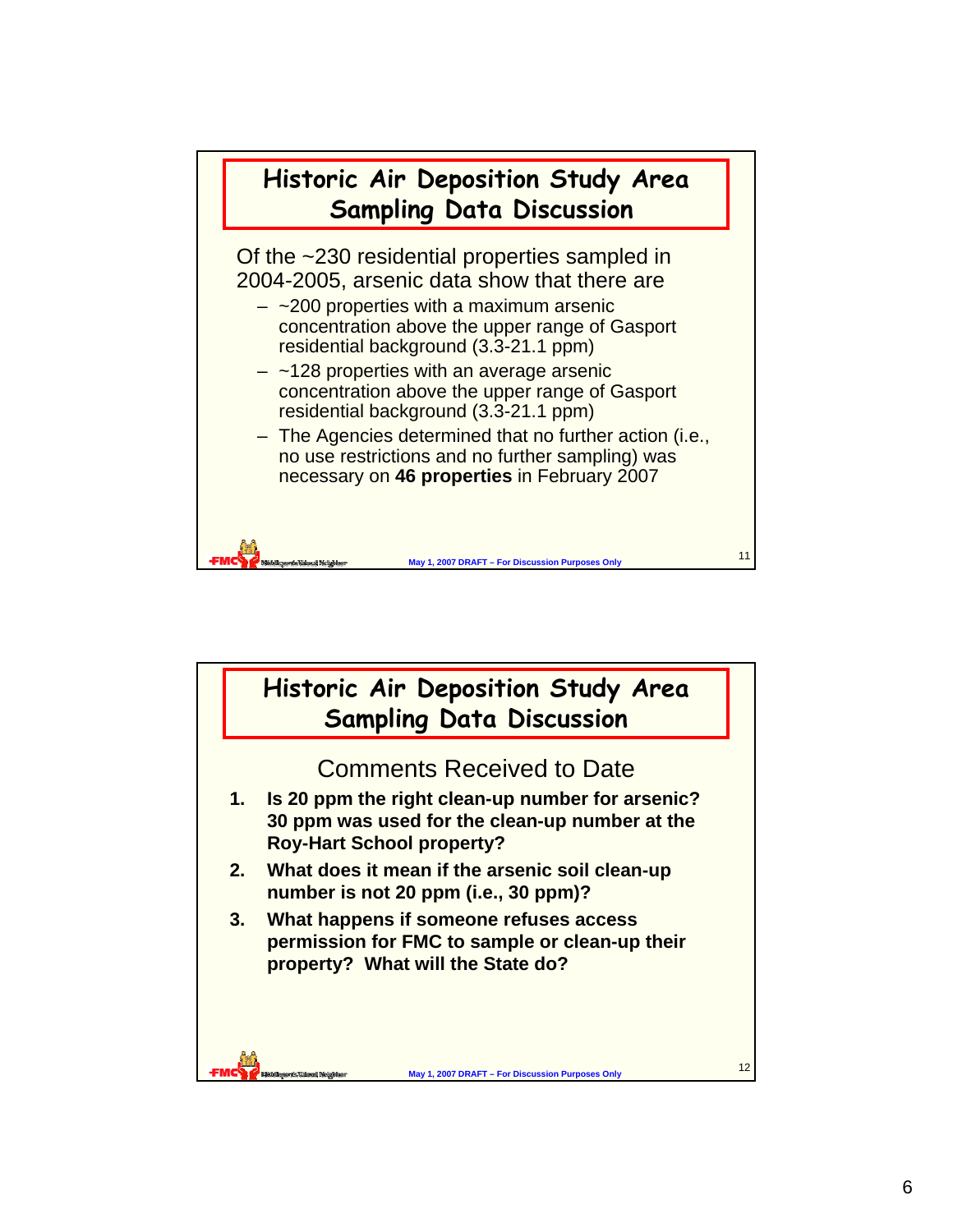|                                                                                                    |  | <b>Examples of Gasport &amp; Middleport</b><br><b>Background Numbers</b> |  |                     |           |                                             |  |                   |
|----------------------------------------------------------------------------------------------------|--|--------------------------------------------------------------------------|--|---------------------|-----------|---------------------------------------------|--|-------------------|
| 1999 Draft RFI Report<br>Arsenic Background Dataset                                                |  |                                                                          |  |                     |           | 1989 Gasport Orchard Data<br>9 Surface Soil |  | $31.6 - 56.1$ ppm |
| 11 surface soil<br>samples<br>(1985-1990)                                                          |  | $4.4 - 56.1$ ppm<br>30 ppm<br>(95% UCL on the average)                   |  |                     | Locations |                                             |  |                   |
| 2002 Gasport Study                                                                                 |  |                                                                          |  |                     |           |                                             |  |                   |
| <b>Property Groups</b><br><b>Orchard Lands</b><br>Wooded & Agricultural<br>Commercial & Industrial |  |                                                                          |  | No. of<br>Locations |           | Arsenic<br>(ppm)                            |  |                   |
|                                                                                                    |  |                                                                          |  | 12 <sup>°</sup>     |           | $3.1 - 121.3$                               |  |                   |
|                                                                                                    |  |                                                                          |  | 56                  |           | $3.1 - 56.7$                                |  |                   |
|                                                                                                    |  | 12 <sup>2</sup>                                                          |  | $2.2 - 32.8$        |           |                                             |  |                   |
|                                                                                                    |  | <b>Residential &amp; School</b>                                          |  | 23                  |           | $3.3 - 21.1$                                |  |                   |
| Middlesserts Valueal Neighbor                                                                      |  | May 1, 2007 DRAFT - For Discussion Purposes Only                         |  |                     |           |                                             |  |                   |

| <b>Examples of New York State</b> |  |
|-----------------------------------|--|
| <b>Background Numbers</b>         |  |

Table 9.1-3. Summary Statistics for Five Elements in Selected Surveys of Rural New York State Soils.

| Arsenic Data Set                  | <b>Samples</b><br>Collected | Lots<br>Sampled | Regions<br>$Covered^{(1)}$ | Range (ppm)     | 98th Percentile (ppm) |
|-----------------------------------|-----------------------------|-----------------|----------------------------|-----------------|-----------------------|
| Rural Survey $(2005)^{(2)}$       | 265                         | 119             |                            | $< 0.25 - 68.9$ | l4. I                 |
| NYS DEC Region 3 (2003)           | 60                          | 20              |                            | $2.2 - 23.1$    | 17.7                  |
| Al-Wardy (2002)                   | 51                          | 51              |                            | $1.3 - 19.1$    | $19.1^{(3)}$          |
| Clarke et al. (1985)              | 11                          |                 |                            | $3.4 - 19$      | $19.0^{(4)}$          |
| Shacklette and Boerngen<br>(1984) | 25                          | 25              |                            | $1.5 - 16.0$    | $16.0^{(4)}$          |

|            | 1993-2002 Lyndonville<br><b>Background Data</b> |
|------------|-------------------------------------------------|
| 19 Surface | $2.6 - 110$ ppm                                 |
| Soil       | 41.1 ppm (Average)                              |
| Locations  | 49.9 ppm (95% UCL on average)                   |

ũij ,<br>Bibliotepartic Value of Nelsgidner

fMC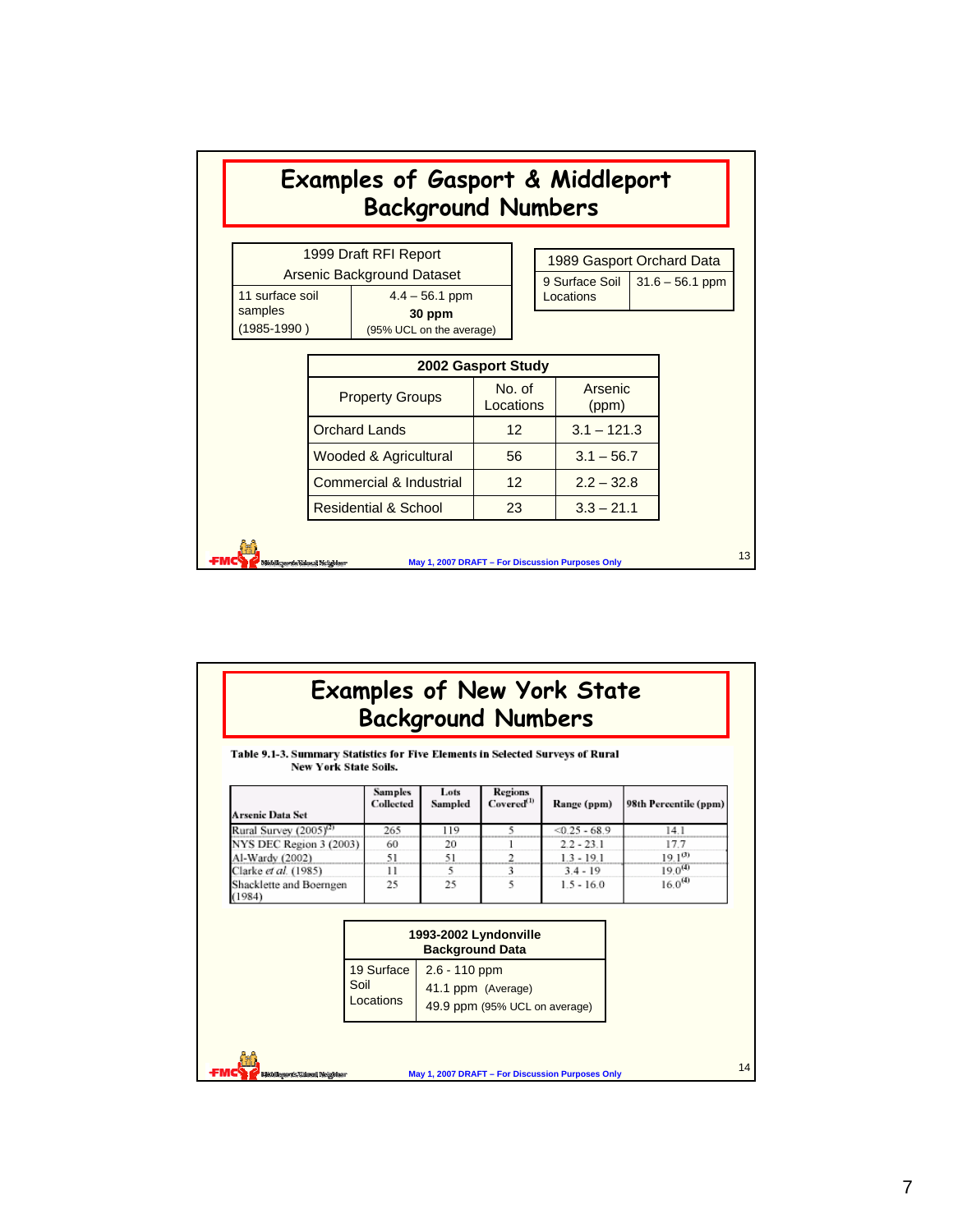

| <b>Arsenic Concentration</b><br>(ppm) | <b>Number of Samples</b><br>(0-12" Depth Interval) |
|---------------------------------------|----------------------------------------------------|
| $20$                                  | 1,247 (47%)                                        |
| 20-30                                 | 684 (26%)                                          |
| $30 - 40$                             | 399 (15%)                                          |
| 40-50                                 | 150 (6%)                                           |
| >50                                   | 165 (6%)                                           |
| Total                                 | 2,645                                              |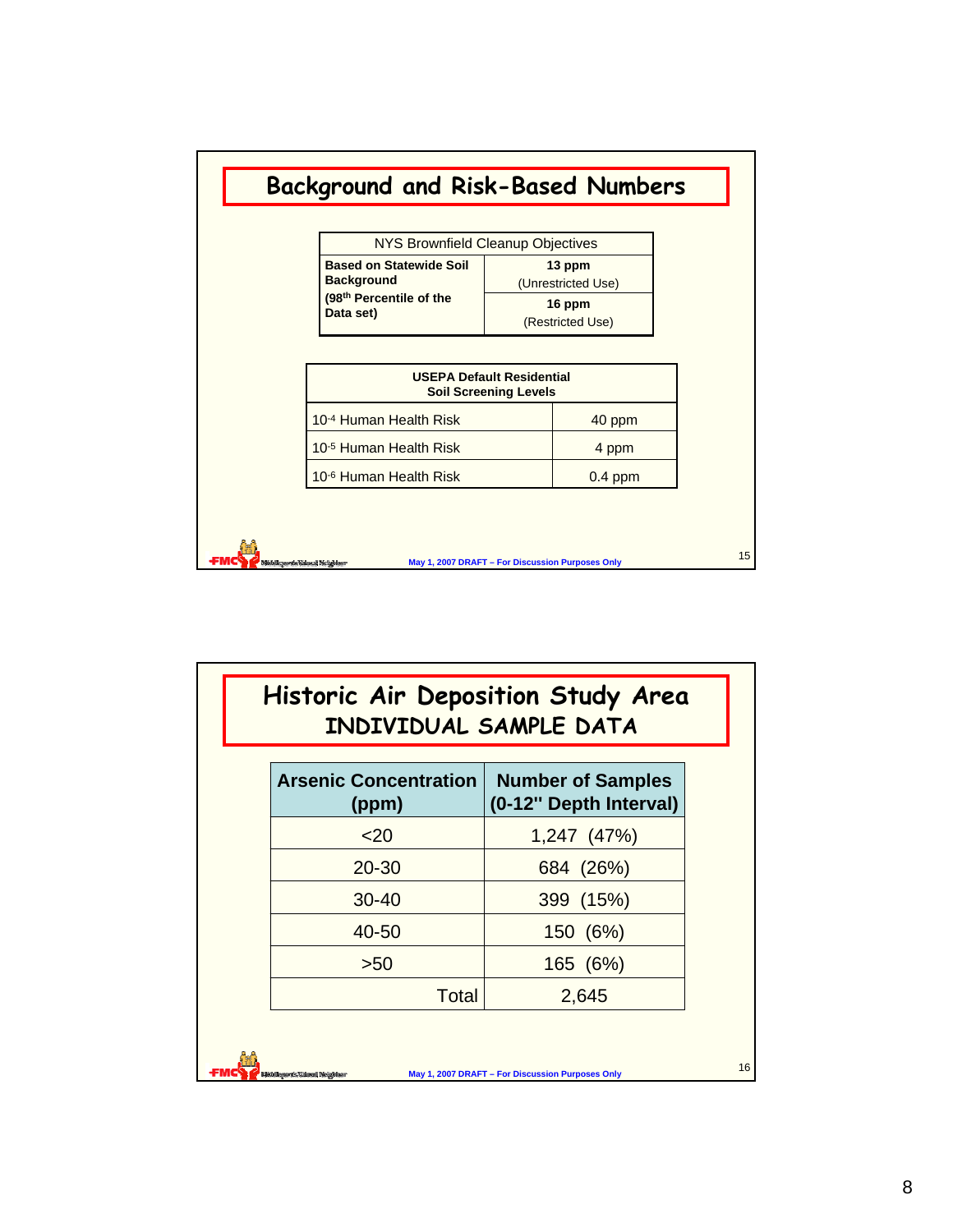

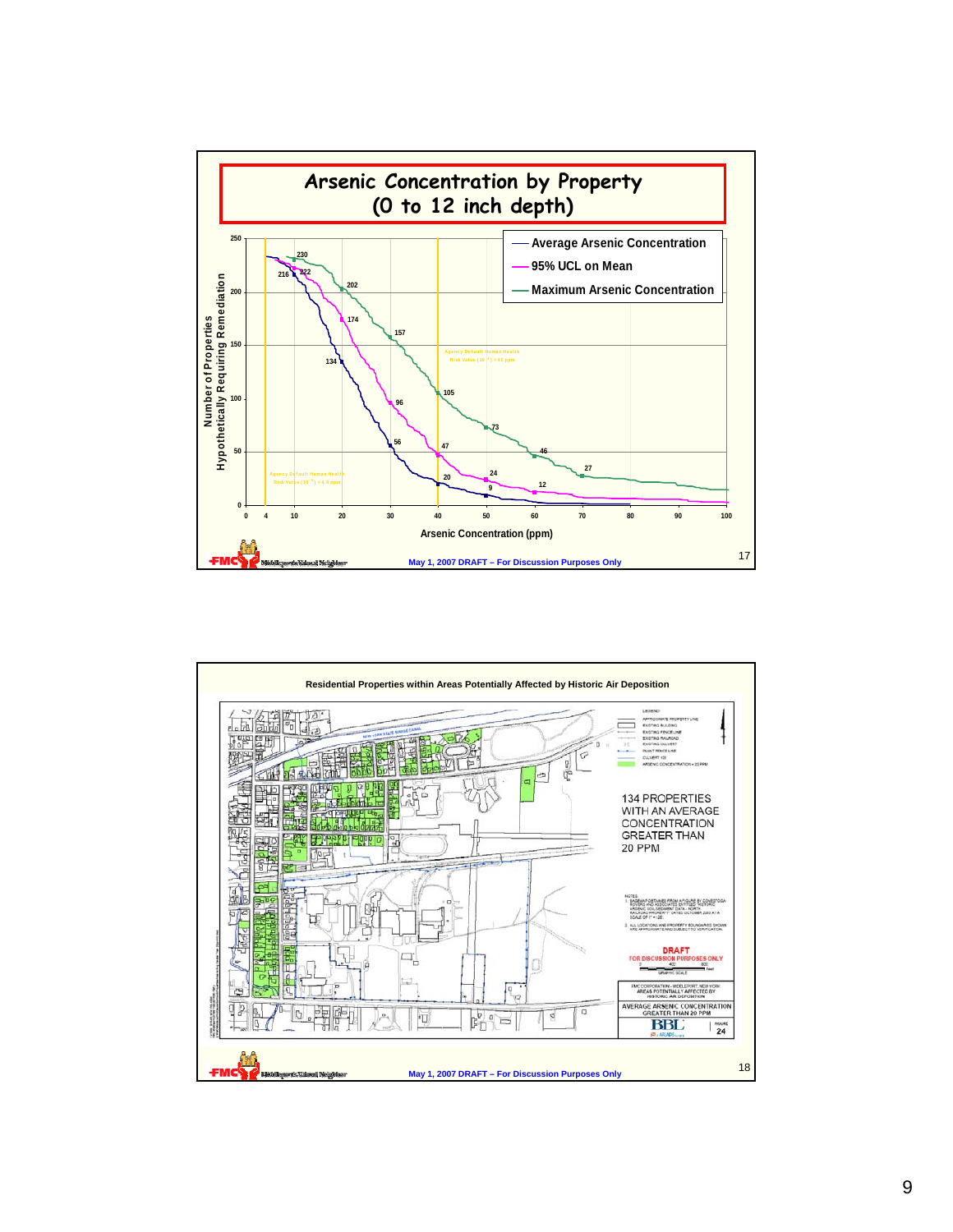

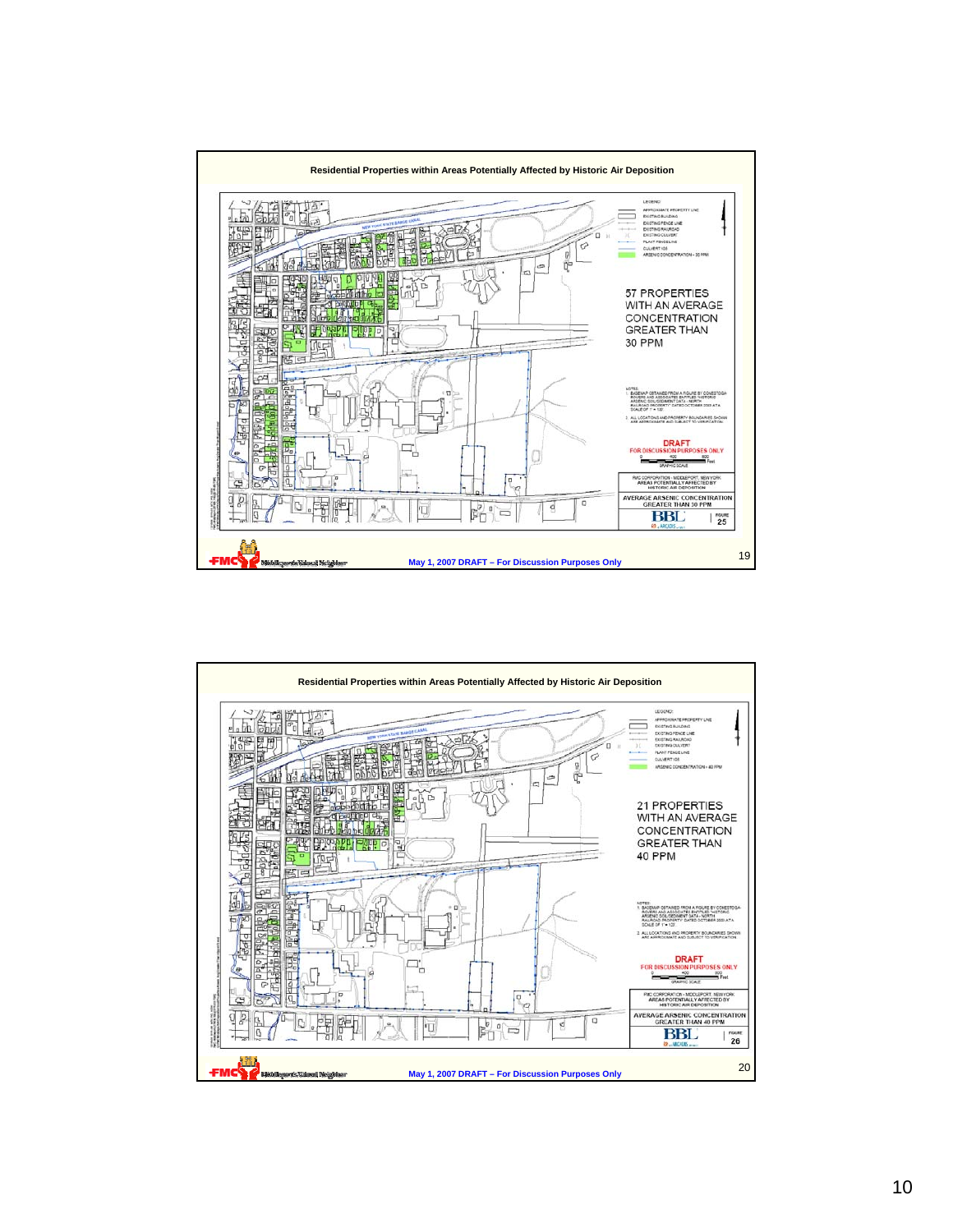

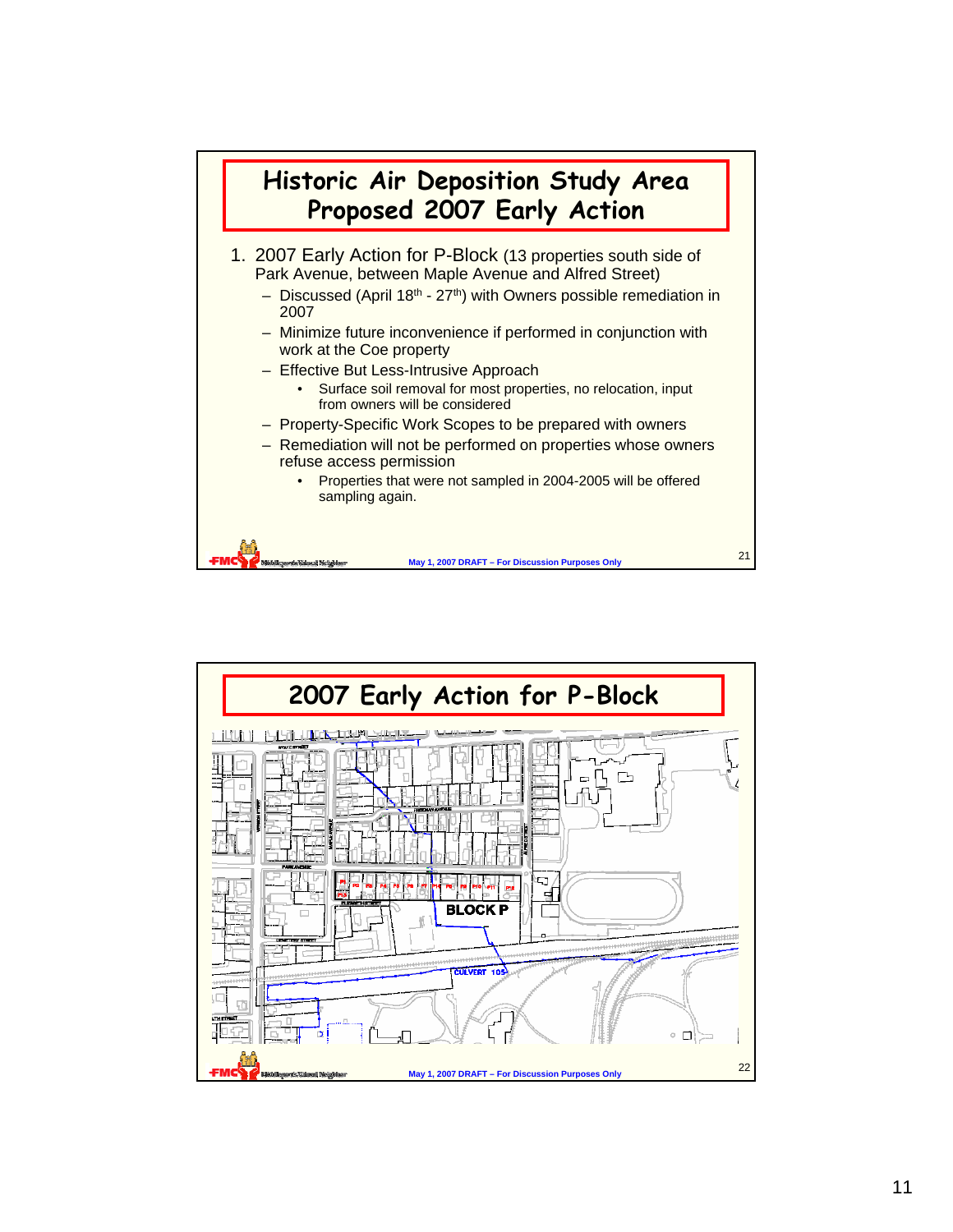

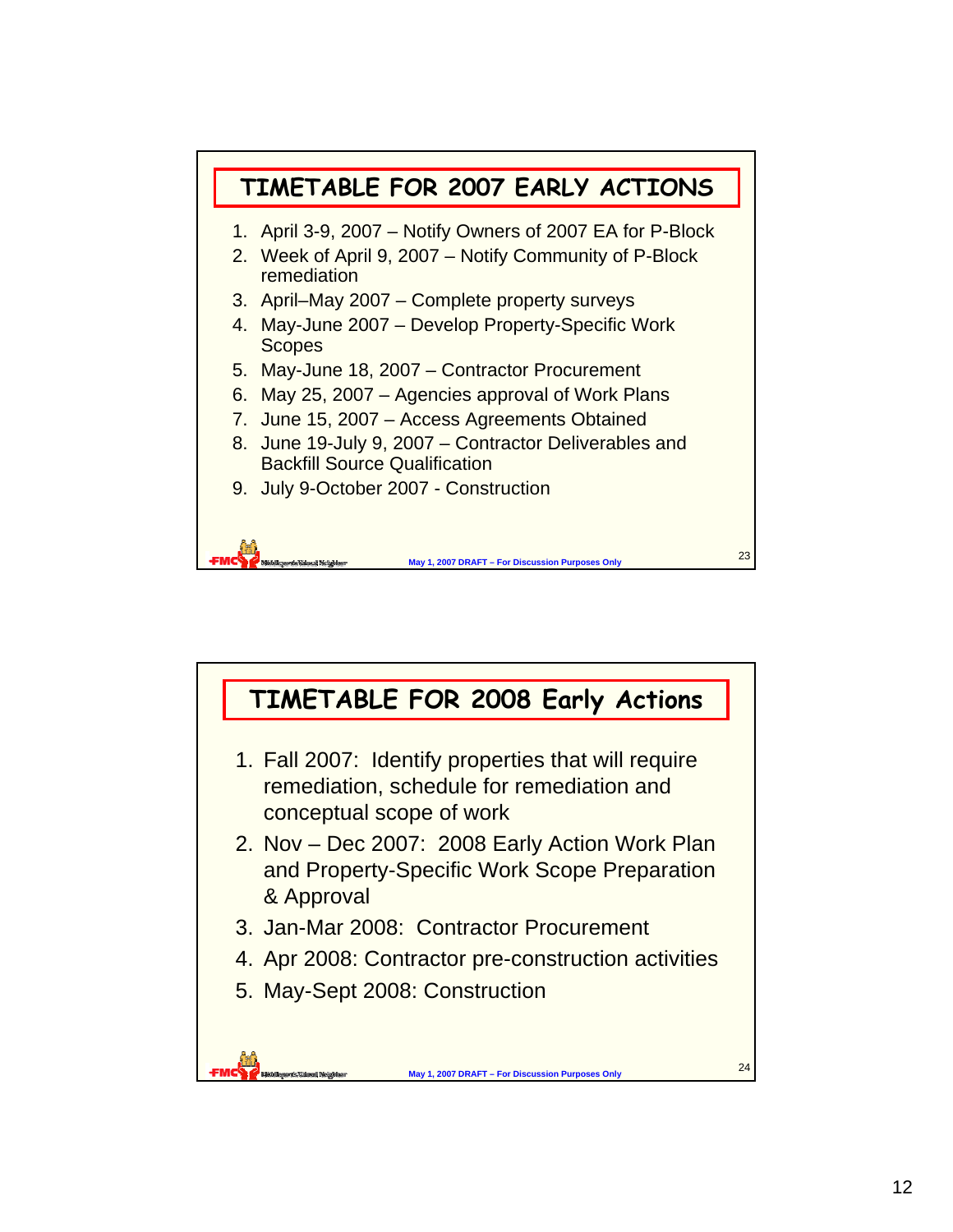

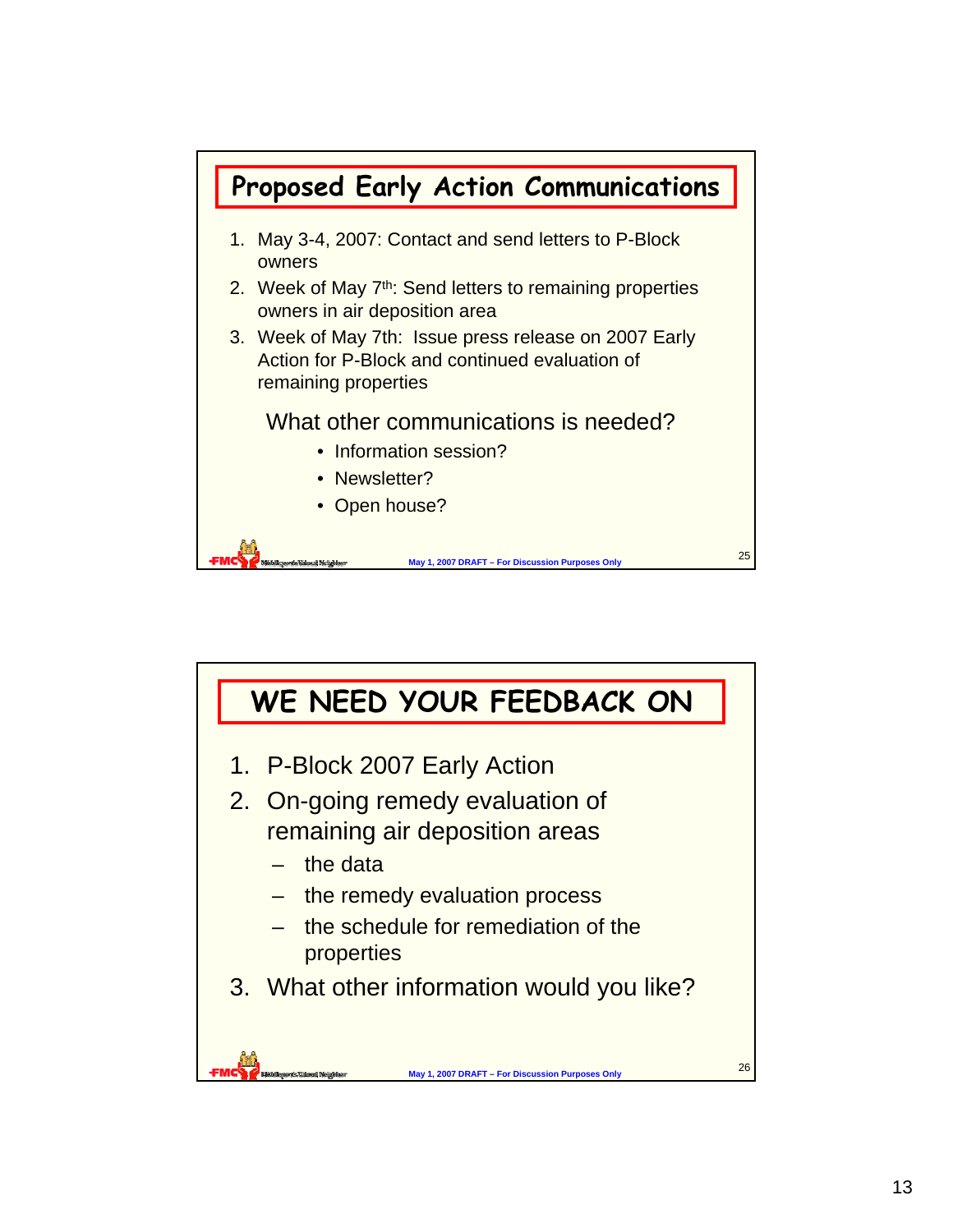

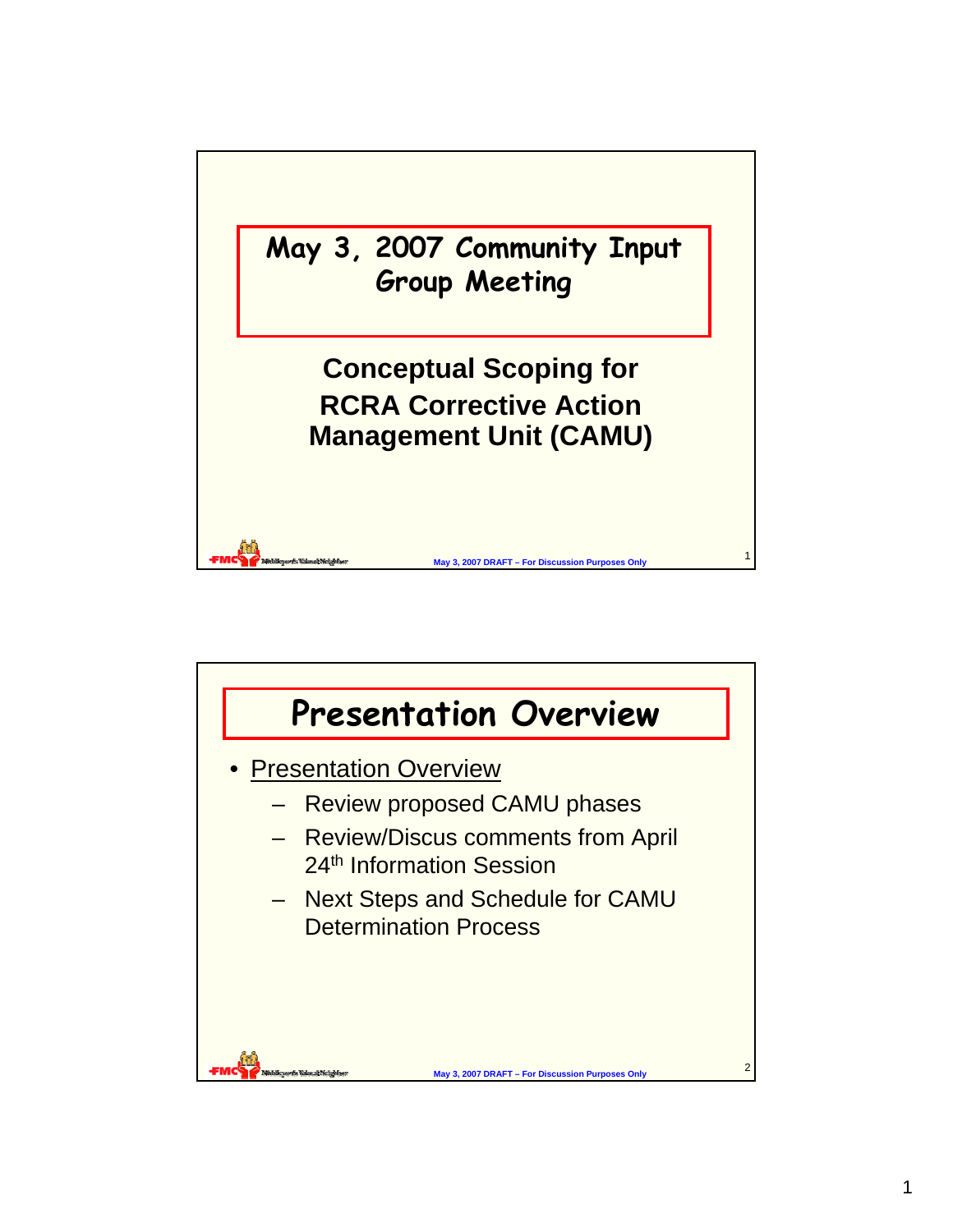

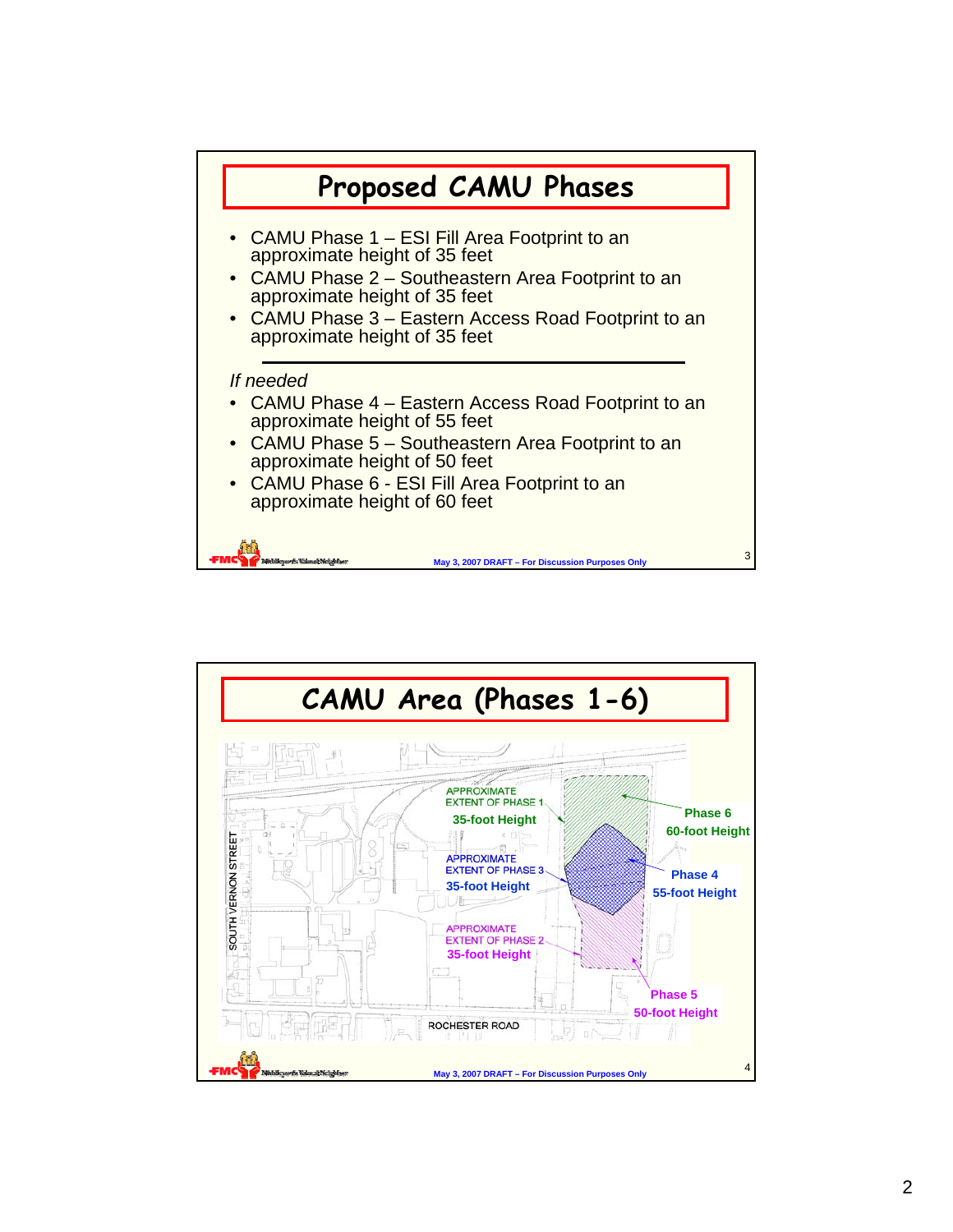